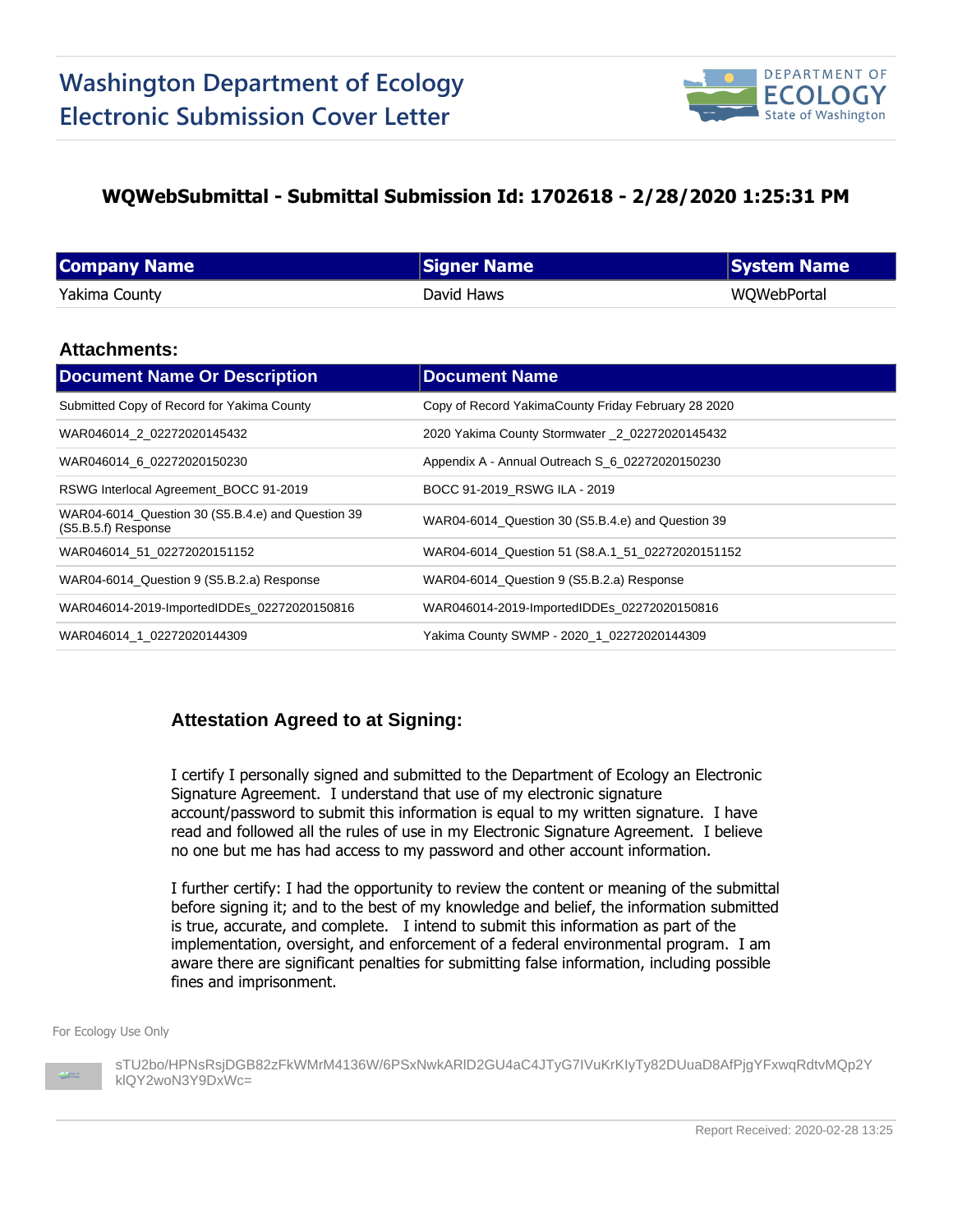

# **Water Quality Program**

## **Permit Submittal Electronic Certification**

**Permittee:** Yakima County

**Permit Number:** WAR046014

**Site Address:** 128 N 2ND ST YAKIMA, WA 98901

#### Submittal Name: MS4 Annual Report Phase II Eastern

**Version:**

1 **Due Date:** 3/31/2020

### **Questionnaire**

| <b>Number</b>  | <b>Permit Section</b> | Question                                                                                                                                                                                                                              | <b>Answer</b>                                        |
|----------------|-----------------------|---------------------------------------------------------------------------------------------------------------------------------------------------------------------------------------------------------------------------------------|------------------------------------------------------|
| $\overline{1}$ | S5.A.4.               | Attach updated annual Stormwater<br>Management Program Plan (SWMP Plan) or<br>website address in the Comment field where it<br>can be found. (S5.A.4.)                                                                                | Yakima County SWMP -<br>2020 1 022720201443<br>09    |
| 1.a            | S5.A.4.               | Cite website of SWMP if unable to attach                                                                                                                                                                                              | Not Applicable                                       |
| $\overline{2}$ | S9.C.6.               | Attach a map and copy of any annexations,<br>incorporations, or boundary changes resulting<br>in an increase or decrease in the Permittee's<br>geographic area of permit coverage during the<br>reporting period per S9.C.6.          | 2020 Yakima County<br>Stormwater<br>2_02272020145432 |
| 3              | S5.A.5.a.ii.          | Tracked the estimated costs of implementation<br>of each component of the SWMP. (S5.A.5.a.ii.)                                                                                                                                        | Yes                                                  |
| $\overline{4}$ | S5.A.6.b.             | Coordinated among departments within the<br>jurisdiction to eliminate barriers to permit<br>compliance. (S5.A.6.b.)                                                                                                                   | Yes                                                  |
| 4a             | S5.A.6.b.             | Attach a written description of internal<br>coordination mechanisms among departments<br>within the jurisdiction to eliminate barriers to<br>permit compliance. (Required to be submitted<br>no later than March 31, 2021, S5.A.6.b.) | Not Applicable                                       |
| 5              | S5.B.1                | Were elements of a regional program<br>implemented to complete any part of your<br>education and outreach program? (S5.B.1)                                                                                                           | Yes                                                  |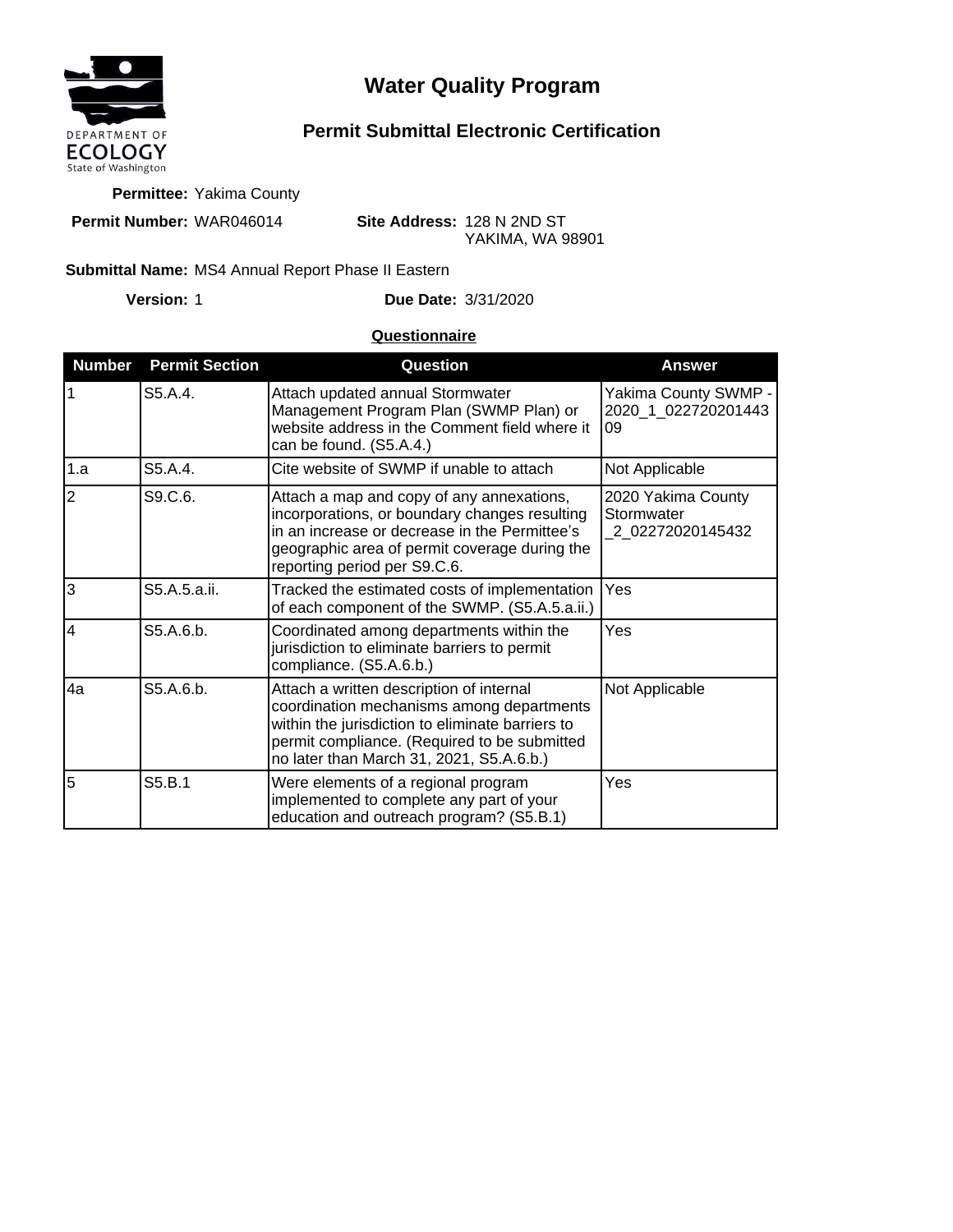| 5a             | S5.B.1           | If yes, list the elements, and the regional<br>program                                                                                                                                                                                                                                                              | Yakima County is a<br>member of an ILA for<br>storm water permit<br>compliance activities<br>between Yakima<br>County, Selah,<br>Sunnyside, and Union<br>Gap. The ILA<br>establishes the Regional<br><b>Stormwater Working</b><br>Group (RSWG) as an<br>ad-hoc regional group<br>that coordinates on<br>public involvement and<br>public outreach activities<br>under the permit. In<br>2019, the RSWG<br>participated in two<br>public events, ArborFest<br>and the Central<br>Washington State Fair. |
|----------------|------------------|---------------------------------------------------------------------------------------------------------------------------------------------------------------------------------------------------------------------------------------------------------------------------------------------------------------------|--------------------------------------------------------------------------------------------------------------------------------------------------------------------------------------------------------------------------------------------------------------------------------------------------------------------------------------------------------------------------------------------------------------------------------------------------------------------------------------------------------|
|                |                  |                                                                                                                                                                                                                                                                                                                     | Please see the attached<br>ILA and Public Outreach<br>Plan.                                                                                                                                                                                                                                                                                                                                                                                                                                            |
| 6              | S5.B.1.a.i.-iii. | Attach description of public education and<br>outreach programs and stewardship activities<br>conducted per S5.B.1.a.i.-iii.                                                                                                                                                                                        | Appendix A - Annual<br>Outreach<br>S_6_02272020150230                                                                                                                                                                                                                                                                                                                                                                                                                                                  |
| $\overline{7}$ | S5.B.1.a.ii.     | Which types of businesses were targeted per<br>S.5.B.1.a.ii.?                                                                                                                                                                                                                                                       | Yakima County<br>distributes illicit<br>discharge prevention<br>education and outreach<br>material that targets a<br>general business<br>audience, applicable for<br>all business owners.<br>Yakima County also<br>targeted landscaping<br>companies with a<br>brochure specific to<br>preventing pollution<br>from landscaping<br>practices.                                                                                                                                                          |
| 8              | S5.B.1.b.        | Used results of measuring the understanding<br>and adoption of targeted behaviors among at<br>least one audience in at least one subject area<br>to direct education and outreach resources and<br>evalueate changes in adoption of targeted<br>behaviors. (Required no later than December<br>31, 2021, S5.B.1.b.) | Not Applicable                                                                                                                                                                                                                                                                                                                                                                                                                                                                                         |
| 9              | S5.B.2.a.        | Describe in Comments field the opportunities<br>created for the public to participate in the<br>decision making processes involving the<br>development, implementation, and updates of<br>the Permittee's SWMP. (S5.B.2.a.)                                                                                         | Please see the<br>attachment named<br>"Question 9 (S5.B.2.a)<br>Response"                                                                                                                                                                                                                                                                                                                                                                                                                              |
| 10             | S5.B.2.b.        | Posted the updated SWMP Plan and latest<br>annual report on your website no later than<br>May 31.                                                                                                                                                                                                                   | Yes                                                                                                                                                                                                                                                                                                                                                                                                                                                                                                    |
| 10a            | S5.B.2.b.        | List the website address in Comments field.<br>(S5.B.2.b.)                                                                                                                                                                                                                                                          | https://www.yakimacoun<br>ty.us/1732/Stormwater-<br>Management                                                                                                                                                                                                                                                                                                                                                                                                                                         |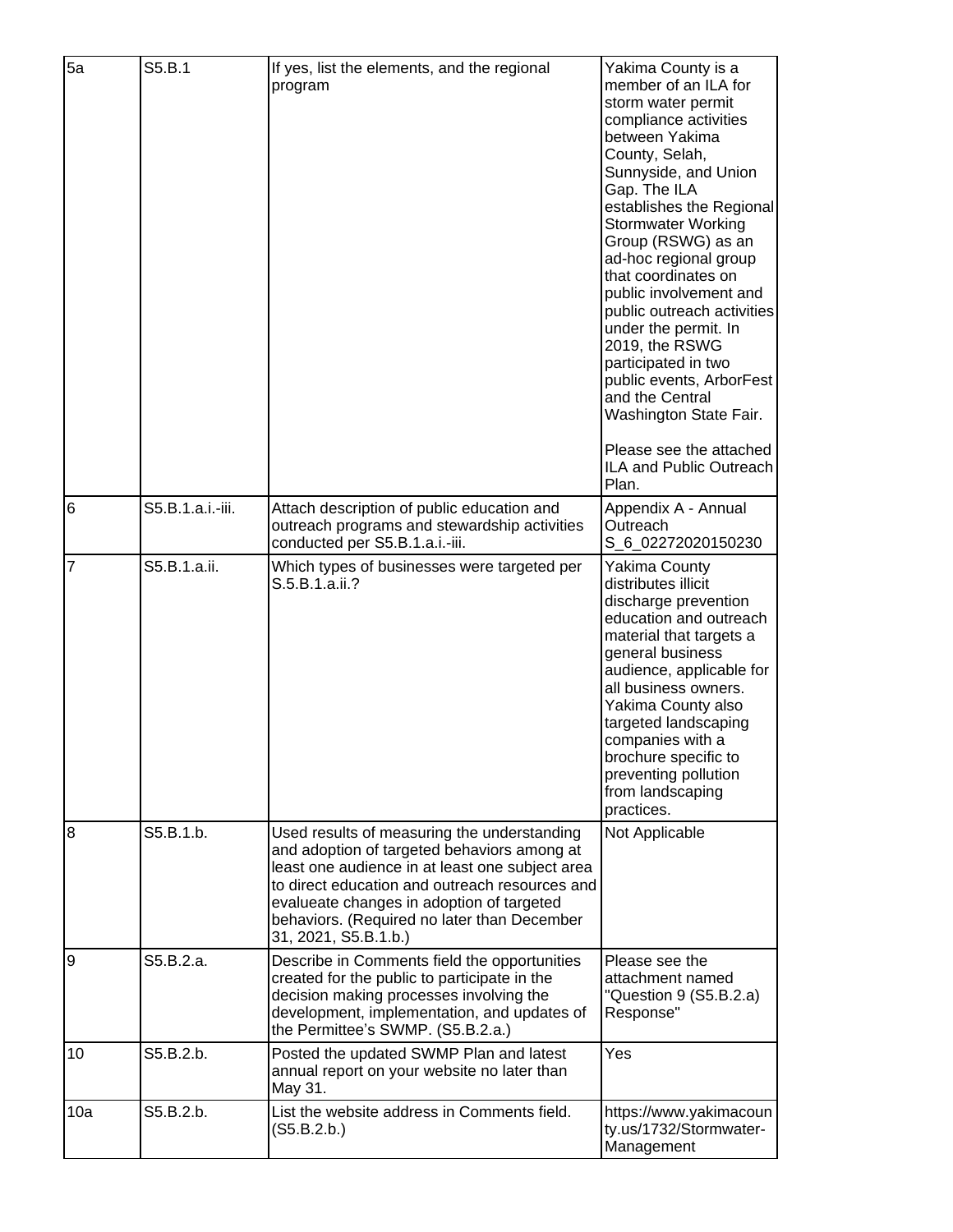| 11              | S5.B.3.a.      | Maintained a map of the MS4 that includes the<br>requirements listed in S5.B.3.a. (Updated maps)<br>required no later than August 1, 2023)                                                        | Yes                                                                                                                                                                                                                                                   |
|-----------------|----------------|---------------------------------------------------------------------------------------------------------------------------------------------------------------------------------------------------|-------------------------------------------------------------------------------------------------------------------------------------------------------------------------------------------------------------------------------------------------------|
| 12              | S5.B.3.a.i.    | Attach a spreadsheet that lists the known<br>outfalls and discharge points, including the<br>outfalls' size and material(s). (Required to<br>update no later than August 1, 2023,<br>S5.B.3.a.i.) | Not Applicable                                                                                                                                                                                                                                        |
| 13              | S5.B.3.a.ix.   | Developed an electronic format for map, with<br>fully described mapping standards in<br>accordance with S5.B.3.a.ix. (Required no later<br>than August 1, 2021)                                   | Yes                                                                                                                                                                                                                                                   |
| 14              | S5.B.3.b.      | Implemented an ordinance or other regulatory<br>mechanism to effectively prohibit non-<br>stormwater, illicit discharges as described in<br>S5.B.3.b.                                             | Yes                                                                                                                                                                                                                                                   |
| 15              | S.5.B.3.b.vii. | Updated ordinance or regulatory mechanism to<br>meet the requirements of this permit, if<br>necessary. (Required no later than February 2,<br>2023, S.5.B.3.b.vii.)                               | Not Applicable                                                                                                                                                                                                                                        |
| 16              | S5.B.3.b.vi.   | Implemented a compliance strategy, including<br>informal compliance actions as well as<br>enforcement provisions of the regulatory<br>mechanism described in S5.B.3.b.<br>(S5.B.3.b.vi.)          | Yes                                                                                                                                                                                                                                                   |
| 17              | S5.B.3.c.      | Implemented procedures for conducting illicit<br>discharge investigations in accordance with<br>S5.B.3.c.                                                                                         | Yes                                                                                                                                                                                                                                                   |
| 18              | S5.B.3.c.iv.   | Percentage of MS4 coverage area screened in<br>reporting year per S5.B.3.c.iv. (Required to<br>screen 12% on average each year,<br>S5.B.3.c.iv.)                                                  | 100                                                                                                                                                                                                                                                   |
| 18a             | S5.B.3.c.iv.   | Cite field screening techniques used to<br>determine percent of MS4 screened.                                                                                                                     | Stormwater facility<br>inspections<br>(Catchbasins, flow<br>control/treatment<br>facilities)                                                                                                                                                          |
| 18 <sub>b</sub> | S5.B.3.c.iv.   | Percentage of total MS4 screened from permit<br>effective date through end of the reporting<br>year.                                                                                              | 100                                                                                                                                                                                                                                                   |
| 19              | S5.B.3.c.v.    | Describe how you publicized a hotline<br>telephone number for public reporting of spills<br>and other illicit discharges in the Comments<br>field. (S5.B.3.c.v.)                                  | The hotline was<br>publicized on the<br><b>Yakima County</b><br>stormwater website<br>(https://www.yakimacou<br>nty.us/1732/Stormwater-<br>Management), posted in<br>the Public Services<br>lobby, and is present on<br>all E&O<br>handouts/material. |
| 20              | S5.B.3.c.vi.   | Implemented an ongoing illicit discharge<br>training program for all municipal field staff per<br>S5.B.3.c.vi.                                                                                    | Yes                                                                                                                                                                                                                                                   |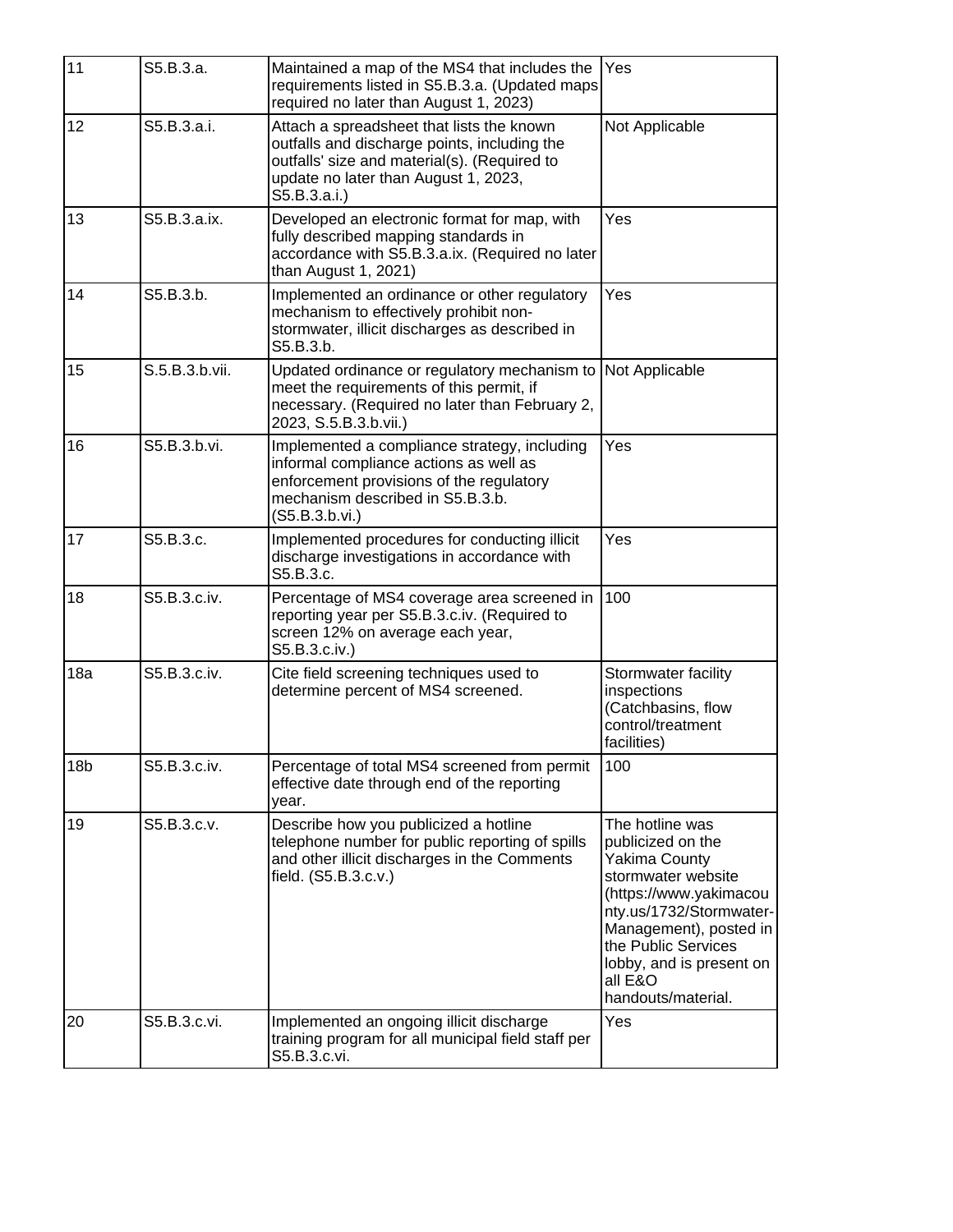| 21              | S5.B.3.c.vii.   | Informed public employees, businesses, and<br>the general public of hazards associated with<br>illicit discharges and improper disposal of<br>waste. Describe actions in Comments field.<br>(S5.B.3.c.vii.)                                                                                                                         | Yakima County<br>participated in two<br>outreach events during<br>the year (Arbor Fest and<br>Central Washington<br>State Fair) where staff<br>members hosted booths<br>to interact with the<br>general public.<br>Informational brochures,<br>flyers, coloring books,<br>and promotional<br>material was distributed<br>to all interested. The<br>Drain Rangers program<br>was also contracted to<br>provide education and<br>outreach to school-age<br>children across Yakima<br>County. |
|-----------------|-----------------|-------------------------------------------------------------------------------------------------------------------------------------------------------------------------------------------------------------------------------------------------------------------------------------------------------------------------------------|--------------------------------------------------------------------------------------------------------------------------------------------------------------------------------------------------------------------------------------------------------------------------------------------------------------------------------------------------------------------------------------------------------------------------------------------------------------------------------------------|
| 22              | S5.B.3.d.       | Implemented an ongoing program designed to<br>address illicit discharges, including spills and<br>illicit connections into the MS4 per S.5.B.3.d.                                                                                                                                                                                   | Yes                                                                                                                                                                                                                                                                                                                                                                                                                                                                                        |
| 23              | S5.B.3.e.       | Implemented an ongoing illicit discharge<br>training program for all staff responsible for<br>implementing the procedures and program, as<br>described in S5.B.3.e.                                                                                                                                                                 | Yes                                                                                                                                                                                                                                                                                                                                                                                                                                                                                        |
| 24              | S5.B.3.f.       | Attach a report with data describing the actions<br>taken to investigate, characterize, trace and<br>eliminate each illicit discharge found by or<br>reported to the permittee. The submittal must<br>include all of the applicable information and<br>must follow the format and timelines described<br>in Appendix 7. (S5.B.3.f.) | WAR046014-2019-<br>ImportedIDDEs_022720<br>20150816                                                                                                                                                                                                                                                                                                                                                                                                                                        |
| 25              | S5.B.4.a.       | Implemented an ordinance or other regulatory<br>mechanism and enforcement procedures for<br>construction site stormwater runoff control as<br>described in S5.B.4.                                                                                                                                                                  | Yes                                                                                                                                                                                                                                                                                                                                                                                                                                                                                        |
| 26              | S5.B.4.a.i.-iv. | Adopted ordinance or other regulatory<br>mechanism and enforcement procedures for<br>construction site stormwater runoff control as<br>described in S5.B.4.a.i.-iv. (Required no later<br>than December 31, 2022)                                                                                                                   | Not Applicable                                                                                                                                                                                                                                                                                                                                                                                                                                                                             |
| 27              | S5.B.4.b.       | Reviewed site plans for all new development<br>and redevelopment projects as described in<br>S5.B.4.b.                                                                                                                                                                                                                              | Yes                                                                                                                                                                                                                                                                                                                                                                                                                                                                                        |
| 27a             | S5.B.4.b.i.     | Number of site plans reviewed during the<br>reporting period. (S5.B.4.b.i.)                                                                                                                                                                                                                                                         | 21                                                                                                                                                                                                                                                                                                                                                                                                                                                                                         |
| 27 <sub>b</sub> | S5.B.4.b.i.     | The number of construction sites that provided<br>their intent to apply for the "Erosivity Waiver"<br>during the reporting period as described in<br>S5.B.4.b.i.                                                                                                                                                                    | $\overline{4}$                                                                                                                                                                                                                                                                                                                                                                                                                                                                             |
| 27c             | S5.B.4.b.i.     | The number of complaints investigated about<br>sites that have received an "Erosivity Waiver".<br>(S5.B.4.b.i.)                                                                                                                                                                                                                     | $\overline{0}$                                                                                                                                                                                                                                                                                                                                                                                                                                                                             |
| 28              | S5.B.4.         | Implemented procedures for site inspection<br>and enforcement of construction stormwater<br>pollution control measures. (S5.B.4.)                                                                                                                                                                                                   | Yes                                                                                                                                                                                                                                                                                                                                                                                                                                                                                        |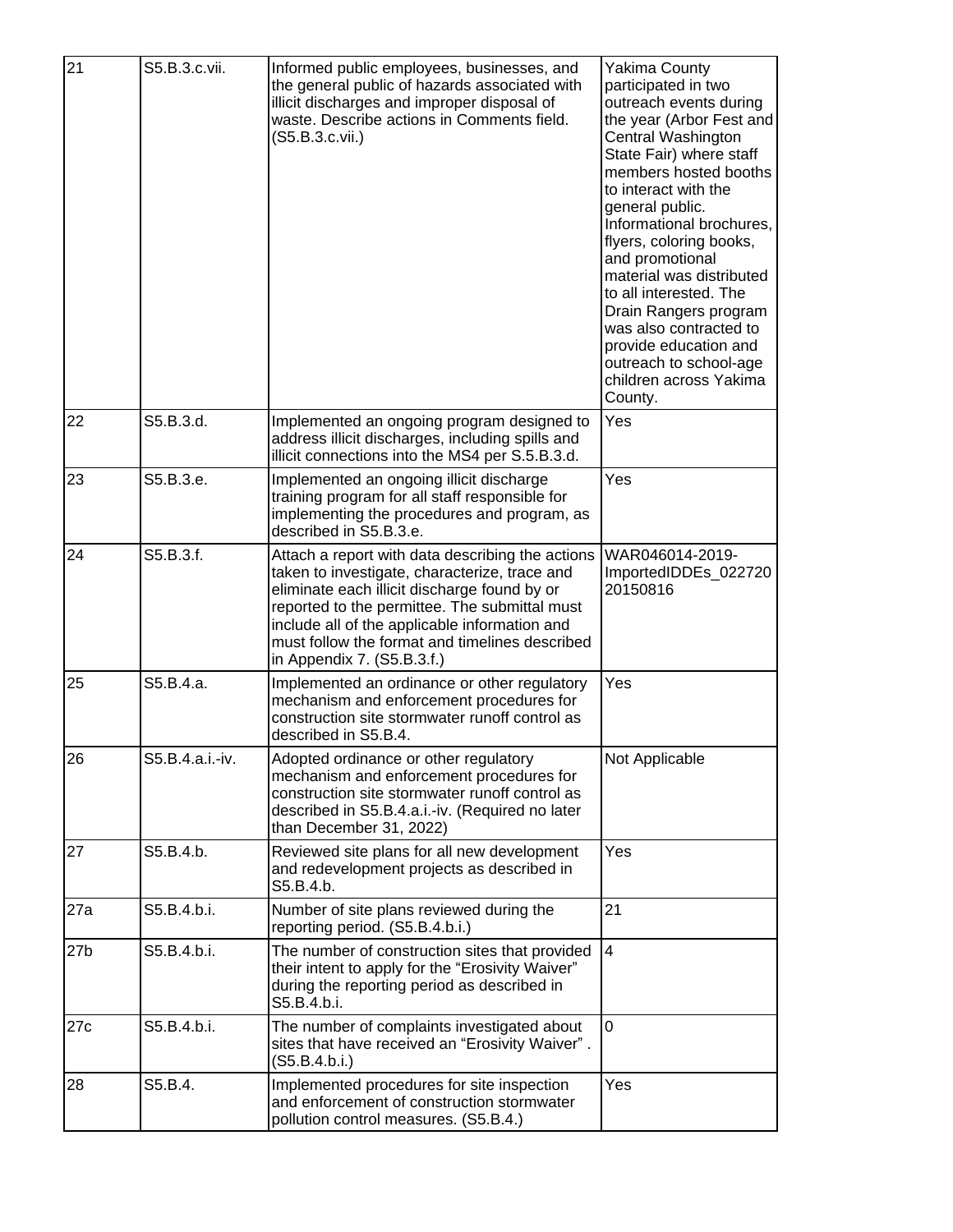| 28a             | S5.B.4.c.i.        | Number of permitted construction sites<br>inspected during the reporting period.<br>(S5.B.4.c.i.)                                                                                                                                                                                                    | $\overline{7}$                                                                                    |
|-----------------|--------------------|------------------------------------------------------------------------------------------------------------------------------------------------------------------------------------------------------------------------------------------------------------------------------------------------------|---------------------------------------------------------------------------------------------------|
| 28 <sub>b</sub> | S5.B.4.f.          | Number of enforcement actions taken during<br>the reporting period based on construction<br>phase inspections at new development and<br>redevelopment projects. (S5.B.4.f.)                                                                                                                          | $\overline{0}$                                                                                    |
| 29              | S5.B.4.d.          | Trained the staff involved in permitting, plan<br>review, field inspections, and enforcement for<br>construction site runoff control. (S5.B.4.d.)                                                                                                                                                    | Yes                                                                                               |
| 30              | S5.B.4.e.          | Provided information to construction site<br>operators and design professionals about<br>training available on how to comply with the<br>requirements in Appendix 1 and the BMPs in<br>the SWMMEW, or an equivalent document.<br>Describe information provided in the<br>Comments field. (S5.B.4.e.) | Yes                                                                                               |
| 30a             | S5.B.4.e.          | Describe information provided in the<br>Comments field. (S5.B.4.e.)                                                                                                                                                                                                                                  | Please see attachment<br>named "Question 30<br>(S5.B.4.e) and Question<br>39 (S5.B.5.f) Response" |
| 31              | S5.B.5.a.          | Implemented ordinance or other regulatory<br>mechanism and enforcement procedures to<br>address post-construction stormwater controls<br>runoff to the MS4 from new development and<br>redevelopment as described in S5.B.5.a.                                                                       | Yes                                                                                               |
| 32              | S5.B.5.a.          | Revised ordinance or other regulatory<br>mechanism and enforcement procedures to<br>address post-construction stormwater controls<br>runoff to the MS4 from new development and<br>redevelopment as described in S5.B.5.a.<br>(Adopted no later than December 31, 2022)                              | Not Applicable                                                                                    |
| 33              | S5.B.5.b.ii.(a)    | Allowed non-structural preventive actions and<br>source reduction approaches such as Low<br>Impact Development (LID) techniques to be<br>used. (S5.B.5.b.ii.(a))                                                                                                                                     | Yes                                                                                               |
| 34              | S5.B.5.b.ii.(b)(2) | Required projects approved under S5.B.5. to<br>retain runoff generate on-site for, at a<br>minimum, the 10-year, 24-hour rainfall event or<br>a local equivalent, using either on-site or<br>regional stormwater facilities. (S5.B.5.b.ii.(b)<br>(2)                                                 | Yes                                                                                               |
| 35              | S5.B.5.d.          | Inspected post-construction stormwater<br>controls, including structural BMPs, at new<br>development and redevelopment sites.<br>(S5.B.5.d.)                                                                                                                                                         | Yes                                                                                               |
| 35a             | S5.B.5.d.i.        | Number of new and redeveloped sites<br>inspected during installation of structural BMPs<br>during the reporting period. (S5.B.5.d.i)                                                                                                                                                                 | $\Omega$                                                                                          |
| 35b             | S5.B.5.d.i.        | Number of new and redeveloped sites<br>inspected upon final installation of BMPs or<br>upon completion of the project during the<br>reporting period. (S5.B.5.d.i.)                                                                                                                                  | 0                                                                                                 |
| 36              | S5.B.5.d.ii.       | Inspected structural BMPs at least once every<br>five years after final installation. (S5.B.5.d.ii.)                                                                                                                                                                                                 | Yes                                                                                               |
| 36a             | S5.B.5.d.ii.       | Number of BMPs inspected during the<br>reporting period.                                                                                                                                                                                                                                             | 0                                                                                                 |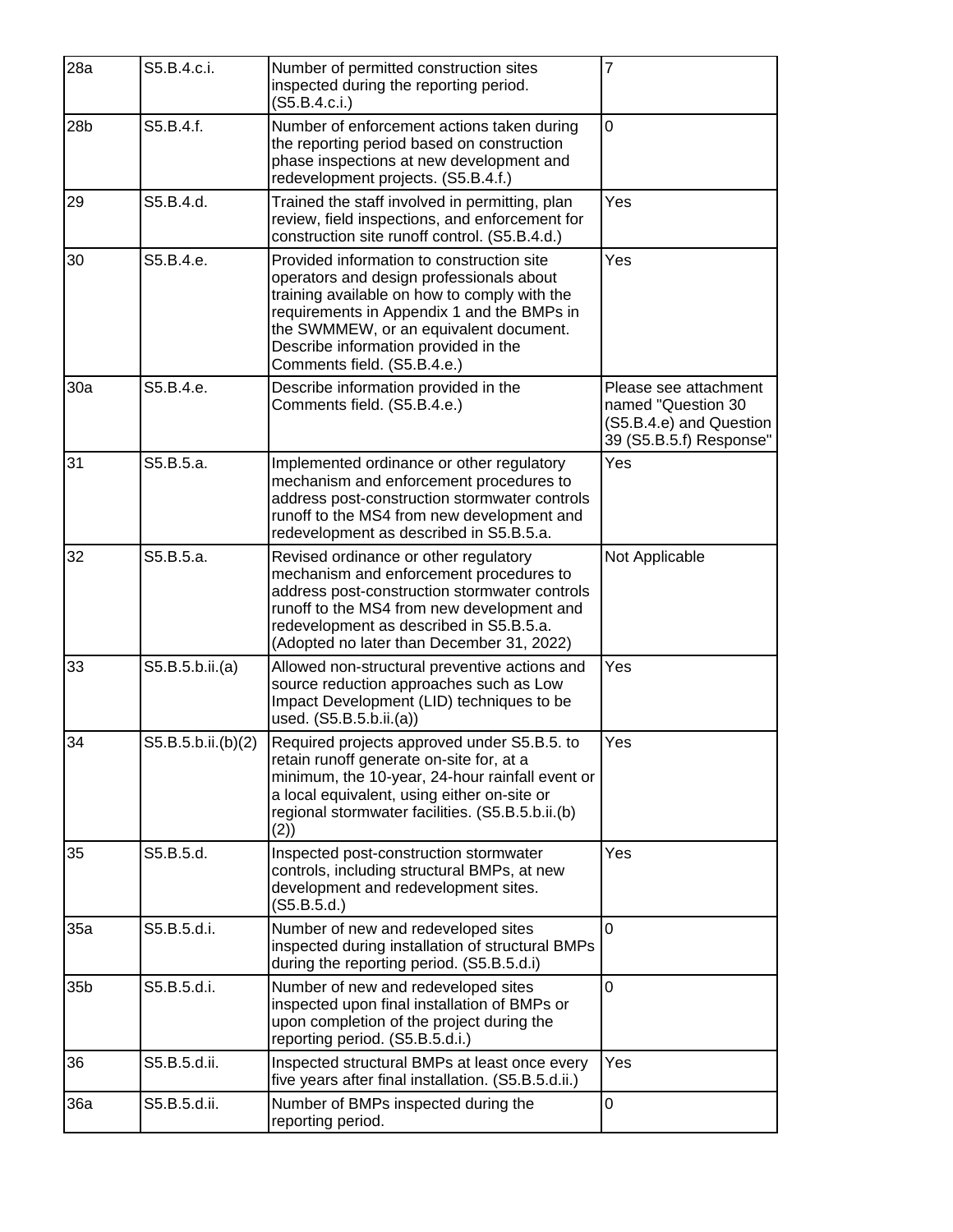| 37  | S5.B.5.d.                 | Number of enforcement actions taken as a                                                                                                                                                                                                                                                                                                                                         | 0                                                                                                 |
|-----|---------------------------|----------------------------------------------------------------------------------------------------------------------------------------------------------------------------------------------------------------------------------------------------------------------------------------------------------------------------------------------------------------------------------|---------------------------------------------------------------------------------------------------|
|     |                           | result of these inspections during the reporting<br>period? (S5.B.5.d.)                                                                                                                                                                                                                                                                                                          |                                                                                                   |
| 38  | S5.B.5.e.                 | Trained the staff involved in permitting, plan<br>review, inspection, and enforcement for post-<br>construction stormwater control. (S5.B.5.e.)                                                                                                                                                                                                                                  | Yes                                                                                               |
| 39  | S5.B.5.f.                 | Provided information to design professionals<br>about training available on how to comply with<br>the requirements in Appendix 1 and apply the<br>BMPs in the SWMMEW, or an equivalent<br>document. (S5.B.5.f.)                                                                                                                                                                  | Yes                                                                                               |
| 39a | S5.B.5.f.                 | Describe information provided and cite the<br>manual used                                                                                                                                                                                                                                                                                                                        | Please see attachment<br>named "Question 30<br>(S5.B.4.e) and Question<br>39 (S5.B.5.f) Response" |
| 40  | S5.B.6.a.                 | Reviewed and, if needed, updated Operations<br>and Maintenance Plan. (Required no later than<br>December 31, 2022, S5.B.6.a.)                                                                                                                                                                                                                                                    | Not Applicable                                                                                    |
| 41  | S5.B.6.a.                 | Implemented the schedule of Operation and<br>Maintenance activities for municipal operations.<br>(S5.B.6.a.)                                                                                                                                                                                                                                                                     | Yes                                                                                               |
| 42  | S5.B.6.a.i.(f) and<br>(g) | Have NPDES permit coverage for all applicable Yes<br>Permittee construction projects and industrial<br>facilities. $(S5.B.6.a.i.f)$ and $(g)$ )                                                                                                                                                                                                                                  |                                                                                                   |
| 43  | S5.B.6.a.i.(h)            | Implemented a Stormwater Pollution<br>Prevention Plan for all heavy equipment<br>maintenance or storage yards, and material<br>storage facilities owned or operated by the<br>Permittee in areas subject to this Permit that<br>are not required to have coverage under an<br>NPDES permit that covers stormwater<br>discharges associated with the activity.<br>(S5.B.6.a.i(h)) | Yes                                                                                               |
| 44  | S5.B.6.a.ii.(a)           | Inspected stormwater treatment and flow<br>control facilities (except catch basins) owned or<br>operated by the Permittee at least once every<br>two years. (S5.B.6.a.ii.(a))                                                                                                                                                                                                    | Yes                                                                                               |
| 44a | S5.B.6.a.ii.(a)           | Number of facilities inspected during the<br>reporting period.                                                                                                                                                                                                                                                                                                                   | 495                                                                                               |
| 45  | S5.B.6.a.ii.(b)           | Inspected municipally owned or operated catch<br>basins and inlets every two years or used an<br>alternative approach? (Required at least once<br>every two years, S5.B.6.a.ii.(b))                                                                                                                                                                                              | Yes                                                                                               |
| 45a | S5.B.6.a.ii.(b)           | Number of known catch basins.                                                                                                                                                                                                                                                                                                                                                    | 1208                                                                                              |
| 45b | S5.B.6.a.ii.(b)           | Number of catch basins inspected during the<br>reporting period.                                                                                                                                                                                                                                                                                                                 | 1208                                                                                              |
| 45c | S5.B.6.a.ii.(b)           | Number of known catch basins cleaned during<br>the reporting period.                                                                                                                                                                                                                                                                                                             | 368                                                                                               |
| 46  | S5.B.6.a.ii.(b)           | If used an alternative to standard schedule for<br>catch basin inspections for all or a portion of<br>the MS4, attach description of the method<br>used. (S5.B.6.a.ii.(b))                                                                                                                                                                                                       | Not Applicable                                                                                    |
| 47  | S5.B.6.a.ii.(c)           | Conducted spot checks of stormwater facilities<br>after major storms. (S5.B.6.a.ii.(c))                                                                                                                                                                                                                                                                                          | Yes                                                                                               |
| 48  | S5.B.6.b.                 | Trained the staff with primary construction,<br>operations, or maintenance job functions that<br>are likely to impact stormwater quality.<br>(S5.B.6.b.)                                                                                                                                                                                                                         | Yes                                                                                               |